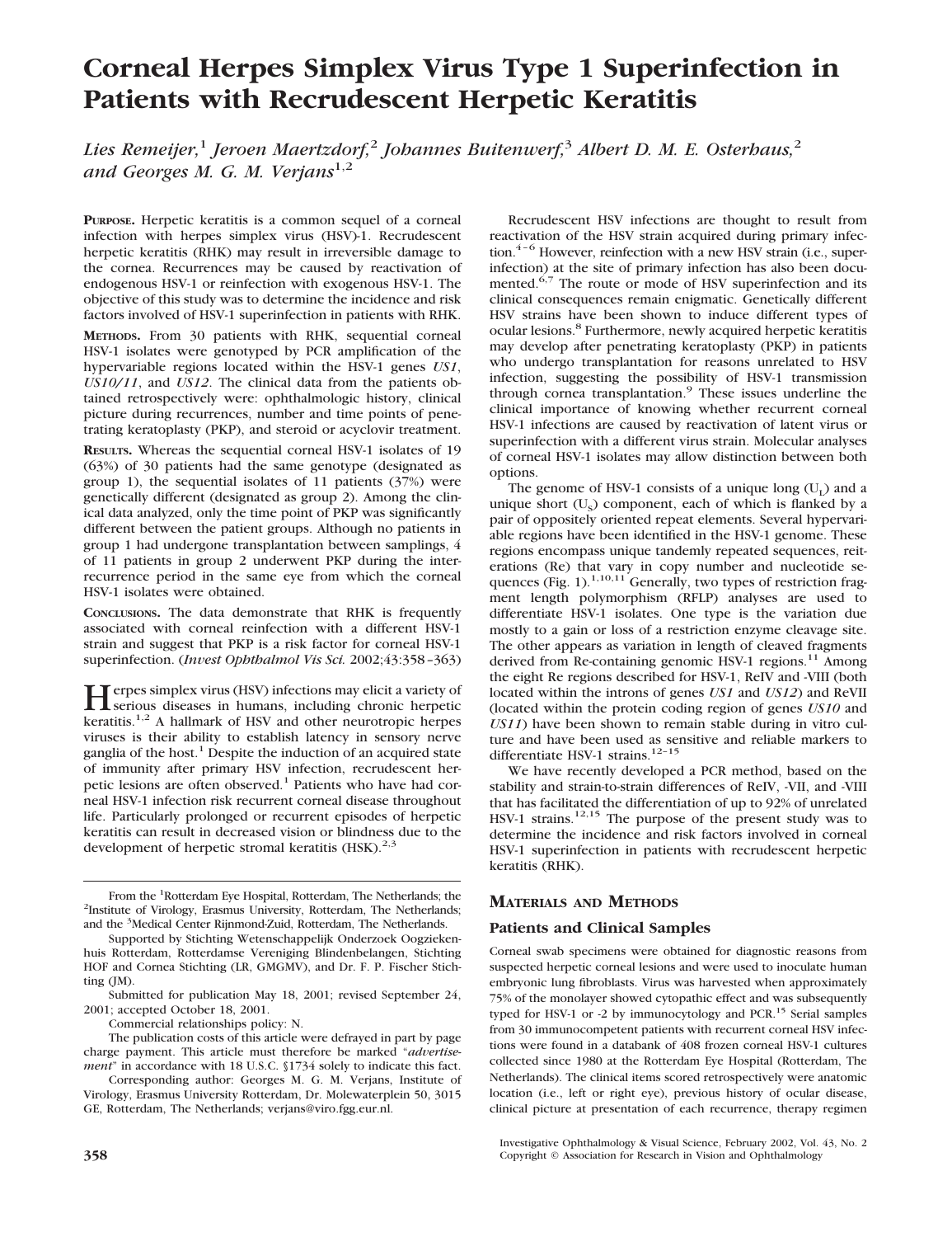**FIGURE 1.** Map of the HSV-1 genome including the location and sequences of the Re regions tested. (**A**) The prototypic HSV-1 genome encompasses the covalently linked components L and S. Each component consists of unique sequences  $(U<sub>r</sub>$  and  $U<sub>s</sub>$ ) bracketed by inverted repeat sequences  $(TR_L, IR_L, IR_S, and$ TR<sub>S</sub>). A short sequence, a, is repeated directly at the termini of the genome and located at the L–S junction. The enlargement of the S component shows the  $5' \rightarrow 3'$  orientations of mRNA species as *horizontal arrows* with introns shown as *V-shaped indents*. Protein-coding regions are shown as *open boxes*. *Vertical arrows* indicate locations of Re regions, and Roman numerals indicate their locations as defined previ-ously.10,12 (**B**) Re-specific sequences have been described previously.<sup>10,12</sup> ReIV exists as two forms that differ from each other in a single residue. $<sup>1</sup>$ </sup>



preceding the culture dates, total number of PKPs, and PKPs between virus culture dates. The classification of herpetic keratitis was defined on clinical criteria.2 The present study was performed according to the Declaration of Helsinki, and informed consent was obtained.

#### **Genotypic Analyses of Corneal HSV-1 Isolates**

Genotypic analyses of the viral strains were performed by amplification of the hypervariable regions within the HSV-1 genes *US1*, *US10*/*11*, and *US12*. This method is based on strain-to-strain differences in the number of Re and point mutations within these hypervariable genomic regions.10,12,13,15 DNA was extracted from the primary corneal HSV-1 cultures, lysed in a guanidine isothiocyanate buffer using a silica solution (Celite; Jansen Chemika, Beers, Belgium), as described previously.15 The PCR primers and conditions for amplifying and detecting by Southern blot analysis of the hypervariable regions of the HSV-1 genes *US1*, *US10*/*11*, and *US12* have been described.15 In case of small differences in length between amplicons (i.e., PCR products) from individual samples, the PCR products were run on denaturating (8 M urea) 6% acrylamide gels. The lengths of the amplicons were estimated by comparison to a 100- and 25-bp DNA ladder (Gibco BRL, Grand Island, NY). To confirm similarities or differences in amplicon length, all samples were finally electrophoresed in order of increasing length.

#### **Statistical Analyses**

The statistical evaluation of the results was performed using the Fisher exact test. Results were considered statistically significant at  $P \leq 0.05$ .

#### **RESULTS**

### **Patients' Characteristics and Genotypic Analyses of Sequential Corneal HSV-1 Isolates**

The group of 30 patients with RHK included in this study consisted of 13 women and 17 men (mean age, 58.1 years; range, 17-78). From each patient, two  $(n = 25)$  or three  $(n = 15)$ 4) sequential corneal HSV-1 isolates were obtained (mean time

interval, 29.8 months; range, 0–170). Patient 22 had bilateral herpetic keratitis (Table 1).

To differentiate whether RHK is due to reactivation of latent HSV-1 or superinfection with another HSV-1 strain, the sequential corneal HSV-1 isolates of the patients with RHK were genotyped using a recently developed PCR-based DNA fingerprint assay.15 The results of the PCR analyses, on the hypervariable regions of the genes *US1*, *US10*/*11*, and *US12*, performed on the corneal HSV-1 isolates are summarized in Table 1. As an example, the size fractionation and Southern blot analyses of the *US1*- and *US12*-specific amplicons obtained from the sequential samples of patients 1 through 5 and 20 through 24 are shown in Figure 2. The sequential corneal HSV-1 isolates of 19 (63%) of the 30 patients and 11 (37%) of the 30 patients showed either identical (patients 1–19; designated patient group 1) or different genotypes (patients 20–30; designated patient group 2), respectively (Table 1). The data suggest that more than one third of the corneas of the patients with RHK were superinfected with a different HSV-1 strain. In the case of patient 30, the newly acquired HSV-1 strain was cultured pending two post-PKP recurrences. This suggests that the newly acquired HSV-1 strain had colonized the recipient. Combining the results of the three amplified genomic regions showed that the majority of the distinguishable HSV-1 isolates displayed unique combinations of amplicons (Table 1).

In the case of patient 22, the data indicated that the bilateral herpetic keratitis was due to infections with different HSV-1 strains in either cornea. Patient 30 had two different HSV-1 strains identified. In the third episode sampled, the strain identified during the second recurrence was isolated (Table 1).

## **Comparison of Clinical Characteristics of Patients with RHK in Patient Groups 1 and 2**

Compared with previous reports on patients with RHK,<sup>2,9</sup> our cohort consisted mainly of patients with severe entities of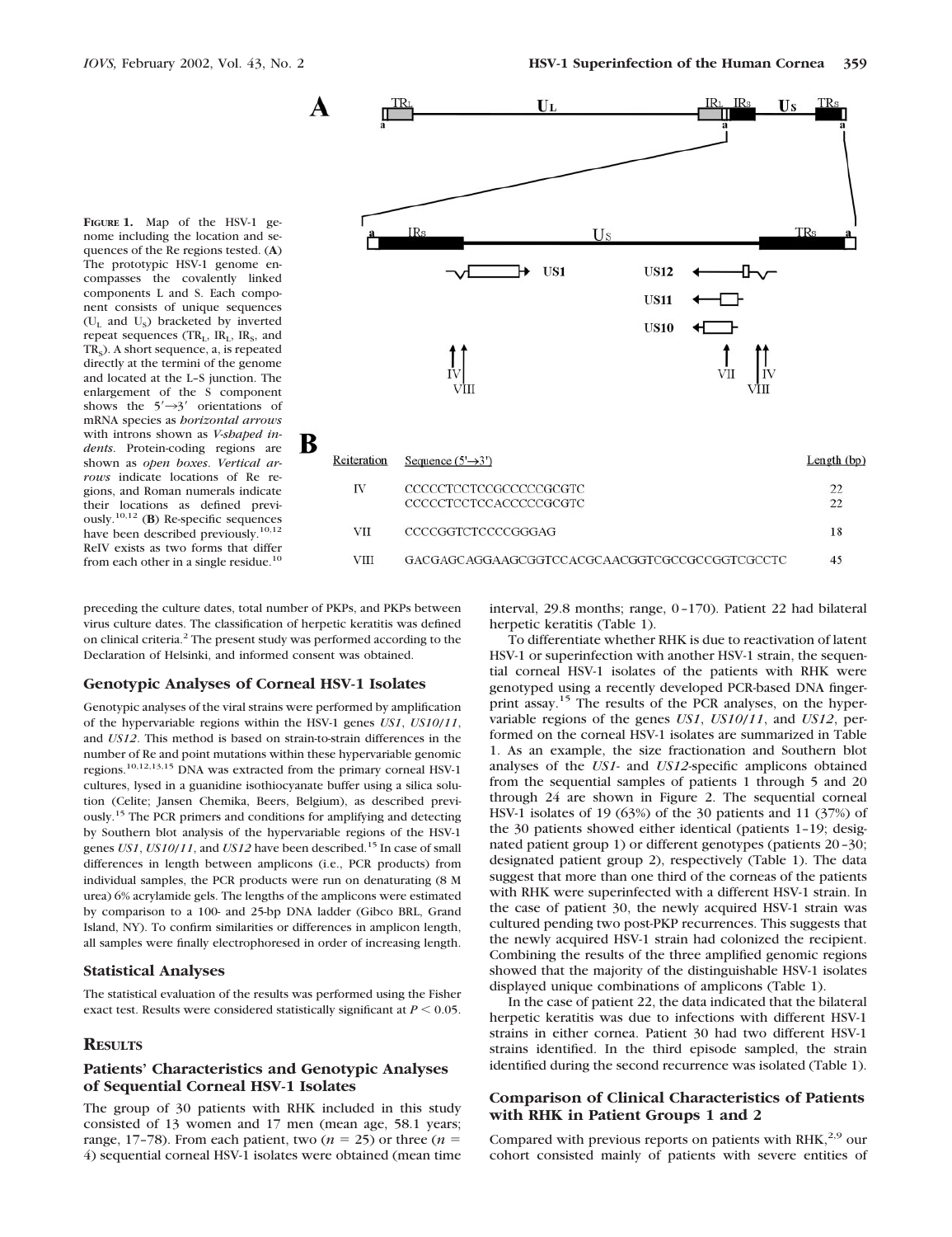| Patient        | <b>Sex</b>  | Age<br>(y) | <b>Estimated Amplicon Length (bp)*</b> |     |                          |            |     |                          |             | <b>Months</b><br>between |                                 |                         |                |                          |
|----------------|-------------|------------|----------------------------------------|-----|--------------------------|------------|-----|--------------------------|-------------|--------------------------|---------------------------------|-------------------------|----------------|--------------------------|
|                |             |            | $US10/11$ Region                       |     |                          | US1 Region |     |                          | US12 Region |                          |                                 | $HSV-1$<br>Isolates†    |                |                          |
|                |             |            | a                                      | b   | $\mathbf c$              | a          | b   | $\mathbf c$              | a           | b                        | $\mathbf c$                     | $a-b$                   | $b-c$          | Eye<br>Difference±       |
| Group 1        |             |            |                                        |     |                          |            |     |                          |             |                          |                                 |                         |                |                          |
| 1              | F           | 17         | 215                                    | 215 | $\overline{\phantom{0}}$ | 295        | 295 | —                        | 240         | 240                      |                                 | 11                      |                | $^{+}$                   |
| $\overline{c}$ | ${\bf F}$   | 34         | 220                                    | 220 |                          | 320        | 320 |                          | 305         | 305                      | $\overline{\phantom{0}}$        | 15                      | —              | $^{+}$                   |
| 3              | M           | 64         | 215                                    | 215 | —                        | 280        | 280 | —                        | 220         | 220                      | $\overline{\phantom{0}}$        | 8                       | —              |                          |
| $\overline{4}$ | M           | 54         | 225                                    | 225 | $\overline{\phantom{0}}$ | 280        | 280 | $\overline{\phantom{0}}$ | 260         | 260                      | $\overline{\phantom{0}}$        | 27                      |                | $^{+}$                   |
| 5              | M           | 44         | 225                                    | 225 | 225                      | 420        | 420 | 420                      | 270         | 270                      | 270                             | 56                      | 3              | $^{+}$                   |
| 6              | F           | 59         | 215                                    | 215 | 215                      | 270        | 270 | 270                      | 370         | 370                      | 370                             | 8                       | 11             | $\overline{\phantom{0}}$ |
| $\overline{7}$ | M           | 39         | 215                                    | 215 | —                        | 280        | 280 | —                        | 270         | 270                      | $\overbrace{\phantom{1232211}}$ | 170                     | —              | -                        |
| 8              | F           | 72         | 220                                    | 220 | $\overline{\phantom{0}}$ | 410        | 410 | $\overline{\phantom{0}}$ | 220         | 220                      | $\overline{\phantom{0}}$        | 78                      | —              |                          |
| 9              | M           | 74         | 225                                    | 225 | —                        | 320        | 320 | —                        | 310         | 310                      |                                 | 22                      | —              |                          |
| 10             | $\mathbf M$ | 69         | 225                                    | 225 | $\overline{\phantom{0}}$ | 220        | 220 | $\overline{\phantom{0}}$ | 200         | 200                      | $\overline{\phantom{0}}$        | 12                      | —              |                          |
| 11             | ${\bf F}$   | 73         |                                        | 220 | —                        | 230        | 230 | —                        | 240         | 240                      | —                               | 28                      | —              | $^{+}$                   |
| 12             | M           | 29         | 215                                    | 215 |                          | 305        | 305 |                          | 300         | 300                      |                                 | 22                      | —              | -                        |
| 13             | M           | 60         | 220                                    | 220 | —                        | 280        | 280 | —                        | 260         | 260                      |                                 | 21                      |                | $\overline{\phantom{0}}$ |
| 14             | M           | 67         | 225                                    | 225 |                          | 220        | 220 | $\overline{\phantom{0}}$ | 220         | 220                      | $\overline{\phantom{0}}$        | 11                      | —              |                          |
| 15             | ${\bf F}$   | 69         | 225                                    | 225 | —                        | 295        | 295 |                          | 290         | 290                      |                                 | 36                      |                |                          |
| 16             | $\mathbf F$ | 74         | 225                                    | 225 |                          | 360        | 360 |                          | 310         | 310                      | $\overline{\phantom{0}}$        | 6                       |                | $\overline{\phantom{0}}$ |
| 17             | M           | 52         | 230                                    | 230 | $\overline{\phantom{0}}$ | 260        | 260 | $\overline{\phantom{0}}$ | 260         | 260                      |                                 | 77                      | —              | $\overline{\phantom{0}}$ |
| 18             | ${\bf F}$   | 55         | 210                                    | 210 | $\overline{\phantom{0}}$ | 520        | 520 | $\overline{\phantom{0}}$ | 240         | 240                      | $\overline{\phantom{0}}$        | 40                      | —              | $\overline{\phantom{0}}$ |
| 19             | $\mathbf F$ | 78         | 230                                    | 230 | 230                      | 300        | 300 | 300                      | 260         | 260                      | 260                             | 3                       | $\overline{4}$ | $\overline{\phantom{0}}$ |
| Group 2        |             |            |                                        |     |                          |            |     |                          |             |                          |                                 |                         |                |                          |
| 20             | M           | 63         | 225                                    | 225 | —                        | 260        | 310 | $\overline{\phantom{0}}$ | 250         | 300                      |                                 | 7                       |                |                          |
| 21             | M           | 46         | 225                                    | 220 | $\overline{\phantom{0}}$ | 470        | 425 | $\overline{\phantom{0}}$ | 210         | 370                      |                                 | 22                      |                |                          |
| 22             | $\mathbf M$ | 69         | 220                                    | 220 |                          | 290        | 360 |                          | 270         | 290                      |                                 | $\mathbf{0}$            | —              | $^{+}$                   |
| 23             | F           | 32         | 225                                    | 225 | —                        | 270        | 300 |                          | 270         | 270                      |                                 | $\overline{c}$          | —              |                          |
| 24             | ${\bf F}$   | 75         | 225                                    | 225 | —                        | 350        | 430 | —                        | 370         | 320                      |                                 | 3                       | —              |                          |
| 25             | ${\bf F}$   | 38         | 215                                    | 215 | —                        | 320        | 410 | —                        | 380         | 320                      |                                 | 85                      | —              | -                        |
| 26             | M           | 72         | 225                                    | 225 | —                        | 370        | 300 | —                        | 370         | 290                      |                                 | 38                      | —              |                          |
| 27             | M           | 65         | 220                                    | 220 | —                        | 380        | 420 | —                        | 300         | 390                      |                                 | $\overline{\mathbf{c}}$ |                |                          |
| 28             | M           | 78         | 225                                    | 225 |                          | 340        | 490 |                          | 220         | 220                      |                                 | $\overline{2}$          | —              |                          |
| 29             | ${\bf F}$   | 77         | 225                                    | 225 |                          | 350        | 490 | $\overline{\phantom{0}}$ | 210         | 210                      |                                 | 28                      | —              | -                        |
| 30             | M           | 46         | 225                                    | 225 | 225                      | 290        | 290 | 290                      | 260         | 280                      | 280                             | 125                     | 43             | $\overline{\phantom{0}}$ |

| TABLE 1. Patients' Characteristics and Genetic Characterization of Sequential Corneal HSV-1 Isolates from Patients with RHK |  |
|-----------------------------------------------------------------------------------------------------------------------------|--|
|-----------------------------------------------------------------------------------------------------------------------------|--|

\* a, b and c represent the time points at which corneal HSV-1 isolates were obtained. Data showing differences in amplicon length between sequential samples of individual patients are in italics. Based on the genotypic analyses, patients 1 through 19 were designated as group 1 (genotype sequential isolates identical) and patients 20 through 30 as group 2 (genotype sequential isolates different).

† Patient 22 had bilateral herpetic keratitis. In patient 5, the first and second isolates were obtained from the left eye, and the third isolate was obtained from the right eye.

 $\ddagger$  - and  $+$  indicate that corneal HSV-1 isolates obtained were from the same or contralateral cornea, respectively.

HSV-induced keratitis, such as herpetic stromal and necrotizing keratitis. This is also reflected in the high number of PKPs in the patient cohort (Table 2; mean PKPs, 1.4 per patient; range,  $0-6$ ).

The clinical characteristics of the patients in groups 1 and 2 were compared, to identify the factors predisposing for corneal HSV-1 superinfection. Overall, the immune status and ophthalmic condition did not differ significantly between both groups (data not shown). Additionally, gender, inter-recurrence period, anatomic location of the lesions (left or right eye), ocular history, and clinical picture at time of recurrences were not statistically different between both groups (Tables 1, 2).

## **Comparison of Therapeutic Regimen for RHK in Patient Groups 1 and 2**

The clinical outcome of corticosteroid treatment before or during the convalescence period was not statistically different between both groups. The potential effects of long-term (val)acyclovir treatment were not numerous enough to be interpreted (data not shown).

Although the mean number of PKP per patient did not significantly differ between both groups, indicating that both groups were comparable in disease severity, a correlation between corneal HSV-1 superinfection and time point of PKP was observed. Whereas no patient in group 1 received a corneal transplant between the sampled recurrences, 4 of the 11 patients in group 2 underwent a PKP during the inter-recurrence period in the same eye from which the sequential corneal HSV-1 isolates were obtained (Table 2;  $P = 0.012$ ). Patient 30 received a corneal allograft between the first and second sampled recurrence.

## **DISCUSSION**

HSVs have the ability to reside in latent form within neurons of the sensory ganglia that innervate the initial site of infection. It is therefore assumed that recurrent herpetic lesions are due to reactivation of the HSV strain acquired during the primary infection.1,4–6 In contrast, HSV superinfection in patients with recrudescent herpetic lesions has been documented.6,7 Patients with recurrent herpetic keratitis risk the development of HSK, a leading cause of corneal blindness worldwide.<sup>2,3</sup> The objective of the present study was to examine the two types of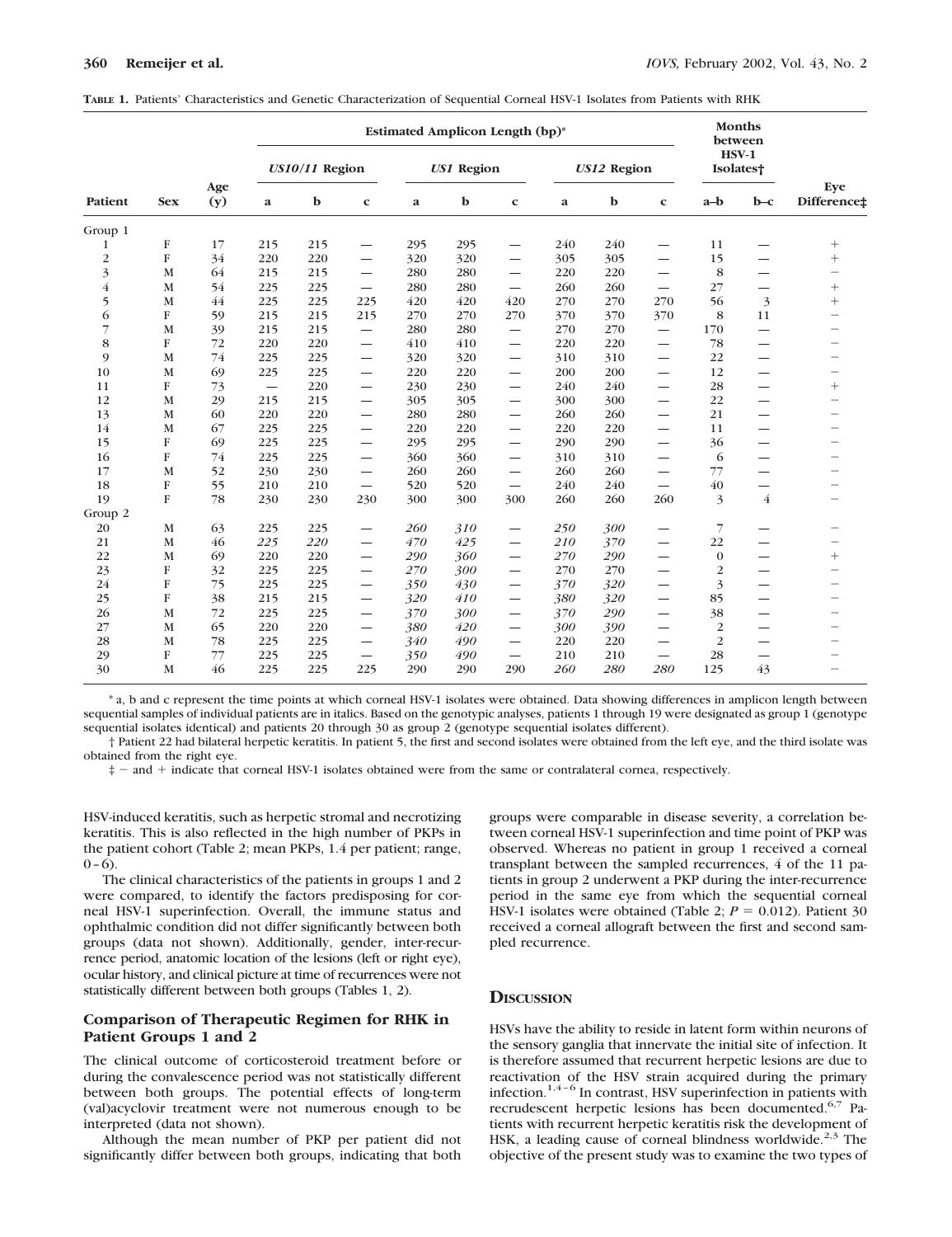**FIGURE 2.** Amplicons of the hypervariable regions *US1* and *US12* amplified from sequential corneal HSV-1 isolates from patients with RHK. *Left*: Amplicons were electrophoresed on 2.5% agarose gels and were visualized by ethidium bromide staining. Representative sequential samples (a, b, and c) of 10 patients are shown: patients 1 through 5; (**A**) group 1, and patients 20 through 24; (**B**) group 2. A 25-bp molecular size marker was run in parallel. Numbers on the *left* are in base pairs. *Right*: autoradiograph of DNA in gel after Southern blot hybridization with appropriate reiteration-specific probe.



origins and risk factors involved in corneal HSV-1 superinfection in 30 patients with HSV-1–induced RHK.

Genotypic analyses of sequential corneal HSV-1 isolates from 30 patients with RHK demonstrated that 63% of the patients (patients 1–19; designated as group 1) had evidence of reactivation of the same HSV-1 strain. From five patients in group 1, the isolates were obtained from separate eyes. HSV-1 infection of the contralateral cornea most likely occurred through the external route (cross-infection). It was interesting that sequential isolates of 37% of the patients (patients 20–30; designated as group 2) had a different genotype, suggesting corneal HSV-1 superinfection in the inter-recurrence period.

Alternatively, the instability of the analyzed hypervariable regions may account for these differences. HSVs, similar to other DNA viruses, have less genomic variability than RNA viruses and are genetically more stable after in vitro passages.<sup>11,15</sup> In addition to standard RFLP, several hypervariable regions within the HSV-1 genome have been used to differentiate HSV-1 isolates genetically.<sup>11</sup> Intratypic variation of the regions results from differences in the number of Re and point mutations.10,12,13 The stability of the eight HSV-1–specific Re regions described varies extensively.11 Genotypic analyses of HSV-1 single-plaque clones compared with their parental strain have shown that the hypervariable regions located within the HSV-1 genes *US1*, *US12,* and *US10/11* remain stable during in vitro culture.<sup>13,15</sup> Moreover, the mean inter-recurrence period of patient group 1 (30.4 months) and the proofreading activity of *Pfu* DNA polymerase, implies that the intraindividual HSV-1 genotype differences are most likely not due to a genetic alteration of the initial strain or errors in amplifying these highly GC-rich DNA sequences, respectively.

Analogous to our study, reinfection with new HSV-2 strains has been described in two of three patients with recurrent HSV-2 genital herpes.<sup>7</sup> The latter study and our data indicate that HSV superinfection is not as rare as previously suggested.4–6 To differentiate HSV strains, most investigators have used RFLP analyses with 6-bp recognizing restriction enzymes  $(REs)^{4-6}$  The lower efficacy of 6-bp RE, compared with the 4-bp RE, to differentiate HSV-1 strains may account for the different frequencies of HSV superinfection described.<sup>11</sup>

Generally, corneal HSV-1 infection results in the development of herpetic epithelial keratitis in approximately two thirds of patients. $2$  In the present study, however, the patient cohort consisted predominantly of patients with severe entities of herpetic keratitis (Table 2). Selection of individuals with a

higher susceptibility for corneal HSV-1 infection may have occurred. Alternatively, the patients in group 2 may have been superinfected with a more virulent HSV-1 strain.

Among the clinical data analyzed, only the time point of PKP was significantly different between the patient groups. Although no patients in group 1 had undergone transplantation between sampling, 4 of 11 patients in group 2 underwent PKP during the inter-recurrence period in the same eye from which the corneal HSV-1 isolates were obtained. The data suggest that PKP is a risk factor for corneal HSV-1 superinfection. Primary graft failure and endothelial abnormalities of cultured eye bank corneas have been associated with the presence of HSV-1 DNA in affected corneal allografts.<sup>16</sup> The high prevalence of HSV-1 DNA in eye bank corneas ( $\sim 10\%$ )<sup>16</sup> has led to the hypothesis of HSV-1 latency in corneas. Although expression of HSV-1 latency-associated transcript, a marker of latency, has been detected in latently infected rabbit corneas and human HSK corneas, corneal HSV-1 latency remains controversial.<sup>16,17</sup> Recently, Zheng et al.18 have demonstrated HSV-1 transmission through PKP in an experimental rabbit model. HSV-1 DNA was detected in recipient corneal rims and the innervating trigeminal ganglion (TG) of naive rabbits that received corneal allografts from latently infected rabbits. Moreover, infectious HSV-1 was recovered from the tear film of the rabbits that had undergone transplantation.18 Besides true ocular viral latency, putative HSV-1 transmission through PKP may be due to coincidental shedding of small amounts of infectious virus from the allograft or a low level of viral replication in corneal resident cells in the allograft at time of PKP.18,19

Alternatively, the TG may harbor a mixture of HSV-1 strains with which the patients were previously latently infected, before PKP. In animal model studies, corneal trauma (similar to PKP) has been shown to induce reactivation of HSV-1 causing corneal HSV-1 infection.<sup>20,21</sup> Assuming that the human TG can be latently infected with multiple HSV-1 strains, PKP may serve as a powerful reactivation stimulus to certain portions of the TG, allowing multiple strains to reactivate.<sup>22</sup>

In conclusion, this study is the first to demonstrate a high frequency of corneal HSV-1 superinfection in patients with RHK. Although we could not determine the source or mode of corneal HSV-1 superinfection in patient group 2, the data suggest that PKP may be a risk factor for transmission of HSV-1 with subsequent reactivation of the donor-derived HSV-1 strain in the corneal allograft. Recently, we have genetically characterized HSV-1 DNA isolated from a donor cornea before and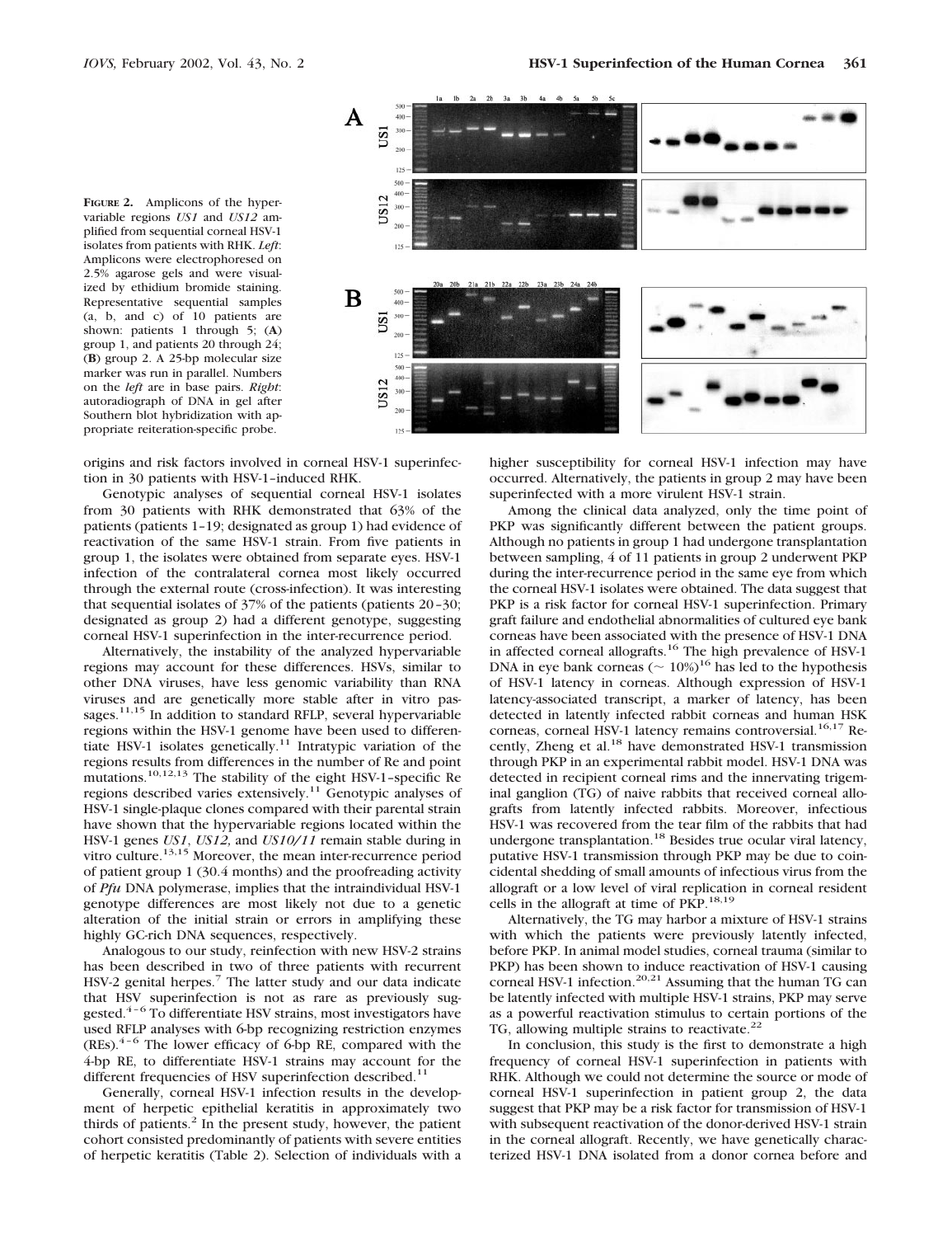|                | <b>History of HSV-</b>                      | Diagnosis at Time Point of Sampling |                    | <b>PKPs</b>       |                    |                    |
|----------------|---------------------------------------------|-------------------------------------|--------------------|-------------------|--------------------|--------------------|
| Patient*       | <b>Mediated Eye</b><br>Disease <sup>+</sup> | <b>Time Point a</b>                 | Time Point b       | Time Point c      | <b>PKPs</b><br>(n) | between<br>Samples |
| Group 1        |                                             |                                     |                    |                   |                    |                    |
| 1              | None                                        | Blepharitis                         | Blepharitis        |                   | $\boldsymbol{0}$   | No                 |
| $\overline{2}$ | None                                        | <b>IEK</b>                          | <b>IEK</b>         |                   | $\mathbf{0}$       | No                 |
| 3              | <b>RecISK</b>                               | <b>IEK</b>                          | <b>IEK</b>         |                   | $\mathbf{0}$       | N <sub>o</sub>     |
| $\overline{4}$ | <b>RecISK</b>                               | <b>IEK</b>                          | <b>IEK</b>         |                   | $\mathbf{0}$       | No                 |
| 5              | <b>BilISK</b>                               | <b>IEK</b>                          | <b>IEK</b>         | <b>IEK</b>        | $\mathbf{0}$       | No                 |
| 6              | recISK and uveitis                          | <b>IEK</b>                          | <b>NSK</b>         | <b>NSK</b>        | 3                  | N <sub>o</sub>     |
| $\overline{7}$ | recISK                                      | IEK and ISK                         | IEK and ISK        |                   | $\overline{0}$     | N <sub>o</sub>     |
| 8              | NSK in PKP                                  | IEK and ISK                         | IEK and ISK        |                   | 3                  | No                 |
| 9              | recISK                                      | IEK and ISK                         | <b>IEK</b>         |                   | $\mathbf{0}$       | No                 |
| 10             | Bil/recISK                                  | IEK in PKP                          | IEK in PKP         |                   | 1                  | N <sub>O</sub>     |
| 11             | Bil/recISK and uveitis                      | IEK in PKP                          | IEK in PKP         |                   | 2                  | No                 |
| 12             | NewHSV in PKP                               | IEK in PKP                          | IEK in PKP         |                   | 1                  | No                 |
| 13             | NSK in PKP                                  | IEK in PKP                          | NSK in PKP         |                   | $\overline{c}$     | N <sub>O</sub>     |
| 14             | recISK                                      | NSK in PKP                          | IEK in PKP         |                   | $\mathbf{1}$       | N <sub>o</sub>     |
| 15             | newHSV in PKP                               | NewHSV in PKP                       | IEK in PKP         |                   | 2                  | No                 |
| 16             | <b>NSK</b>                                  | IEK and uveitis                     | <b>IEK</b>         |                   | $\mathbf{0}$       | No                 |
| 17             | recISK in PKP                               | IEK in PKP                          | IEK in PKP with GR |                   | $\overline{c}$     | N <sub>O</sub>     |
| 18             | None                                        | IEK in ISK                          | IEK and HKU        |                   | $\mathbf{0}$       | No                 |
| 19             | <b>NSK</b>                                  | IEK in PKP                          | IEK in PKP         | <b>IEK in PKP</b> | $\mathbf{1}$       | N <sub>o</sub>     |
| Group 2        |                                             |                                     |                    |                   |                    |                    |
| 20             | ISK and uveitis                             | blepharitis                         | <b>IEK</b>         |                   | $\mathbf{0}$       | N <sub>o</sub>     |
| 21             | Endothelitis                                | <b>IEK</b>                          | <b>IEK</b>         |                   | $\boldsymbol{0}$   | N <sub>o</sub>     |
| 22             | recIEK and ISK in PKP                       | <b>IEK</b>                          | <b>IEK</b>         |                   | 2                  | N <sub>O</sub>     |
| 23             | newHSV in PKP                               | <b>IEK</b>                          | <b>IEK</b>         |                   | $\mathbf{1}$       | N <sub>O</sub>     |
| 24             | <b>IEK</b>                                  | <b>IEK</b>                          | <b>NSK</b>         |                   | $\mathbf{0}$       | N <sub>O</sub>     |
| 25             | NSK in PKP                                  | IEK in PKP                          | IEK in PKP         |                   | $\overline{c}$     | Yes                |
| 26             | <b>NSK</b>                                  | IEK in PKP                          | IEK in PKP         |                   | $\mathbf{1}$       | N <sub>O</sub>     |
| 27             | NSK in PKP                                  | IEK and ISK                         | IEK and ISK        |                   | 3                  | Yes                |
| 28             | NSK in PKP and uveitis                      | IEK and uveitis                     | IEK and uveitis    |                   | $\mathbf{1}$       | No                 |
| 29             | NSK in PKP                                  | ISK in PKP                          | IEK in PKP         |                   | 3                  | Yes                |
| 30             | newHSV in PKP                               | NSK in PKP                          | ISK in PKP         | NSK in PKP        | 6                  | Yes                |

\* The sequential corneal HSV-1 isolates of patients 1 through 19 (designated as group 1) and 20 through 30 (designated as group 2) had identical or different genotypes, respectively.

† HSV-mediated corneal diseases diagnosed were: immune stromal keratitis (ISK), necrotizing stromal keratitis (NSK), infectious epithelial keratitis (IEK) and herpetic keratouveitis (HKU). PKP, penetrating keratoplasty; LKP, laminar keratoplasty, and GR, graft rejection; rec, recurrent; bil, bilateral; new, newly acquired.

‡ Total number of preceding PKPs performed on each patient.

§ PKP between sample dates in the patient cohort with identical versus different HSV-1 genotypes of the sequential corneal HSV-1 isolates were statistically significant (Fisher exact test;  $P = 0.012$ ). In patient 30 PKP was performed between time points a and b.

after PKP in a patient with newly acquired herpetic keratitis. The DNA sequences were identical in both strains, providing conclusive evidence for graft-to-host transmission of HSV-1 through corneal allograft.<sup>3</sup>

## *References*

- 1. Whitley RJ. Herpes simplex viruses. In: Fields BN, Knipe DM, Howley PM, eds. *Fields Virology*. 3rd ed. Vol 1. New York: Raven Press, 1996:2297–2342.
- 2. Holland EJ, Schwartz GS. Classification of herpes simplex virus keratitis. *Cornea.* 1999;18:144–154.
- 3. Hendricks RL. Immunopathogenesis of viral ocular infections. *Chem Immunol.* 1999;73:120–136.
- 4. Lewis ME, Leung WC, Jeffrey VM, Warren KG. Detection of multiple strains of latent herpes simplex virus type 1 within individual human hosts. *J Virol.* 1984;52:300–305.
- 5. Asbell PA, Centifanto-Fitzgerald YM, Chandler JW, Kaufman HE. Analysis of viral DNA in isolates from patients with recurrent herpetic keratitis. *Invest Ophthalmol Vis Sci.* 1984;25:951–954.
- 6. Sakaoka H, Aomori T, Gouro T, Kumamoto Y. Demonstration of either endogenous recurrence or exogenous reinfection by restriction endonuclease cleavage analysis of herpes simplex virus from patients with recrudescent genital herpes. *J Med Virol.* 1995;46: 387–396.
- 7. Sucato G, Wald A, Wakabayashi E, Vieira J, Corey L. Evidence of latency and reactivation of both herpes simplex virus (HSV)-1 and HSV-2 in the genital region. *J Infect Dis.* 1998;177:1069–1072.
- 8. Kintner RL, Allan RW, Brandt CR. Recombinants are isolated at high frequency following in vivo mixed ocular infection with two avirulent herpes simplex virus type I strains. *Arch Virol.* 1995;140: 231–244.
- 9. Remeijer L, Doornenbal P, Geerards AJ, Rijneveld WA, Beekhuis WH. Newly acquired herpes simplex virus keratitis after penetrating keratoplasty. *Ophthalmology.* 1997;104:648–652.
- 10. Rixon FJ, Campell ME, Clements JB. A tandemly reiterated DNA sequence in the long repeat region of herpes simplex virus type 1 found in close proximity to immediate-early mRNA 1. *J Virol.* 1984;52:715–718.
- 11. Umene K. Genetic variability of herpesviruses. In: Umene K, ed. *Herpesvirus, Genetic Variability and Recombination*. Fukuoka, Japan: Touka Shobo; 1998:131–157.
- 12. Maertzdorf J, Van der Lelij A, Baarsma GS, Osterhaus ADME, Verjans GMGM. Herpes simplex virus type 1 (HSV-1)-induced retinitis following herpes simplex encephalitis: indications for brain-to-eye transmission of HSV-1. *Ann Neurol.* 2000;48:936–939.
- 13. Umene K, Yoshida M. Reiterated sequences of herpes simplex virus type 1 (HSV-1) genome can serve as physical markers for the differentiation of HSV-1 strains. *Arch Virol.* 1989;106:281–299.